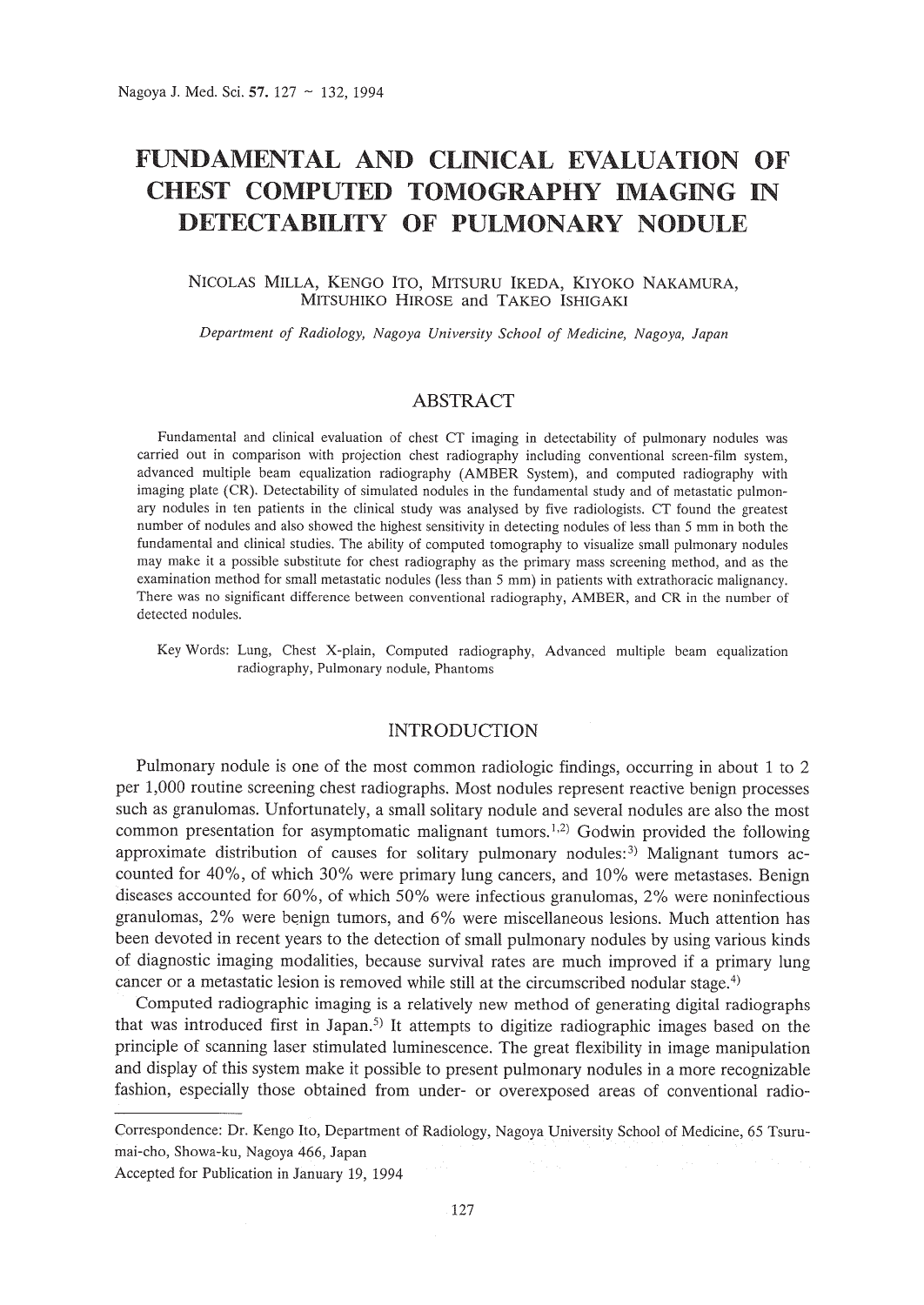#### Nicolas Milia *et at.*

graphs.<sup>6,7)</sup> Research efforts for improving the quality of the chest radiograph based on the use of equalization methods have resulted in the development of an advanced multiple beam equalization radiography system, AMBER, which controls local exposure delivered to the film, improving the detectability of nodules positioned over the mediastinum or diaphragmatic areas without overexposure of the lungs.<sup>8,9)</sup> Since CT offers a higher degree of discrimination of tissue density than conventional radiographs, and because this is useful for detecting calcification within a nodule, CT has been applied to distinguish benign from malignant nodules.<sup>3)</sup> Unfortunately, since neither diagnostic imaging method is tissue specific,<sup>10)</sup> the relative specificity of each procedure in differentiating benign processes, such as granulomas from metastatic deposits or primary lung cancer if the nodule in question does not contain a nidus of calcification, is purely a function of its size "sensitivity". The lack of tissue specificity in distinguishing benign from malignant nodules, particularly in the 3 to 6 mm range, is the single most limiting factor in the evaluation of pulmonary nodules by CT. However, CT is of greater benefit in patients with metastatic tumors especially because metastatic lesions tend to be subpleural, a region difficult to examine by plain radiography, $11,12$ ) Pulmonary resection for metastatic disease has proved effective in obtaining 35% five-year survival.<sup>13)</sup> The superior sensitivity of CT in the detection of metastatic pulmonary nodules may have an impact on clinical management. The purpose of this study was to compare the detectability of pulmonary nodules between projection chest radiographs including conventional chest X-plain, advanced multiple beam equalization radiography (AMBER System), computed radiography and computed tomography and to determine their usefulness. Until now there has been no comparative study between these four modalities of imaging.

# MATREIALS AND METHODS

## *1. Phantom study*

A chest phantom with simulated pulmonary nodules underwent three kinds of projection radiographs, that is, conventional radiography, AMBER (Philips, Oldelft, The Netherlands) and computed radiography with imaging plate (model TCR 3030 A, Toshiba, Japan). The anthropomorphic phantom used here to reproduce the human chest, was made using epoxy resin plastics of various compositions that duplicate the shape and the X-ray density of the chest structures. Computed tomography (model 900S, Toshiba, Japan) was also undergone by another specially designed phantom which reproduces transverse sections of the thorax, using compressed carton and epoxy resin plastics that duplicate the shape and CT density of the lung parenchyma, bronchus and vessels within each section. Three sections, one in the upper, one in the middle and another one in the lower thorax, were found to be sufficient to simulate most clinical situations. The simulated nodules were made of Mix DP (a mixture of parafin, polietilen, pine oil, Mg02, and Ti02). There were 25 nodules ranging from 1 to 5 mm in diameter. The nodules were attached at random on the front of the chest phantom, and inside of each transverse section in the CT phantom. Five radiologists observed four kinds of images and answered the location and size of each nodule based on the confidence of each perceived nodular opacity.

### 2. *Clinical* study

Between June 1991 and September 1992, 10 patients with multiple metastatic pulmonary nodules underwent conventional chest radiography and other imaging modalities including AMBER, CR, and CT. All patients gave informed consent before participating.

Conventional chest images, AMBER, and computed radiography (CR) were taken with 80 kVp tube voltage and CT was performed with 140 kVp tube voltage and contiguous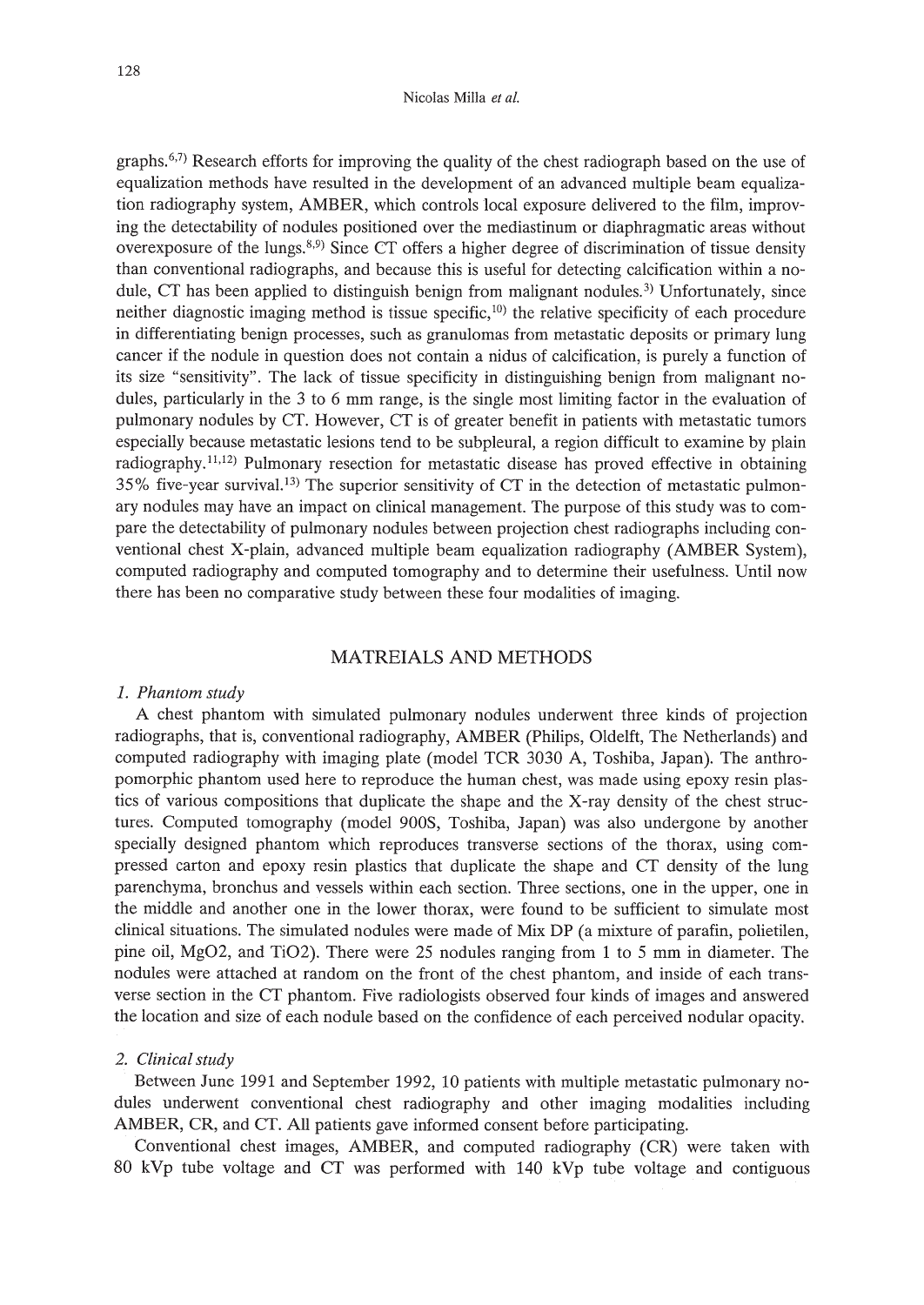lO-mm thick slice without contrast material from the apex of the lung through the lung bases with an average of 20 to 25 slices per one chest study.

Assessments of the images were made by five radiologists independently of each other. Each was asked to locate, count and measure the observed nodules on an image in each radiographic image and on multiple CT images. Then the nodules were measured according to the CT scale, CR scale, and by direct measurement in AMBER and conventional chest plain film. If some CT slices included the same nodule, the largest image was counted and measured.

The date analysis was done by means of two-way analysis of variance (ANOVA), a method developed by R.A. Fisher, which is used most frequently to test the null hypothesis that there is no difference in the means of the populations from which the separate samples have been  $drawn<sup>14</sup>)$ 

#### RESULTS

#### *1. Phantom study*

The outcome of counted nodules in the phantom study is shown in Table 1. We used the two-way analysis of variance to determine which method was superior in detecting lung nodules. The two-way analysis of variance showed that the detectability of pulmonary nodules was significantly different among the imaging modalities ( $p < 0.0001$ ). In all cases, the number of nodules detected with CT was shown to be greater than that detected with the other modalities. Conventional radiography detected fewer nodules than computed radiography and the AMBER system; however, the difference was not statistically significant.

| Mod/Size    | 5mm | 4 <sub>mm</sub> | 3mm | 2mm | 1mm | Total |
|-------------|-----|-----------------|-----|-----|-----|-------|
| CT          | 25  | 25              | 18  | x   |     | 76    |
| CR          | 14  |                 |     |     |     | 29    |
| AMBER       | 17  |                 |     |     |     | 28    |
| Plain $X-p$ | 12  | x               |     |     |     | 21    |

Table l. Total Number of Nodules Detected with Each Modality per Size in the Phantom Study

#### *2. Clinical study*

The result of the relation between the size and total number of counted nodules is shown in Fig.l, and Table 2 shows the mean and confidence interval of the number of counted nodules. The two-way analysis of variance with no repeated measures showed that imaging modalities had a statistically significant relationship with the detectability of pulmonary nodules  $(P<0.0001)$ , and that observers had no statistically significant relationship with it. The number of detected nodules was the largest with CT. There were significant differences in the number of detected nodules of less than 6 mm, and between 6 to 10 mm. However, there were no significant differences among the four kinds of imaging modalities in the number of detected nodules at the size of 11 to 20 mm, 21 to 30 mm, and more than 30 mm. Furthermore, there was no marked difference between conventional radiography, AMBER, and computed radiography in the number of detected nodules.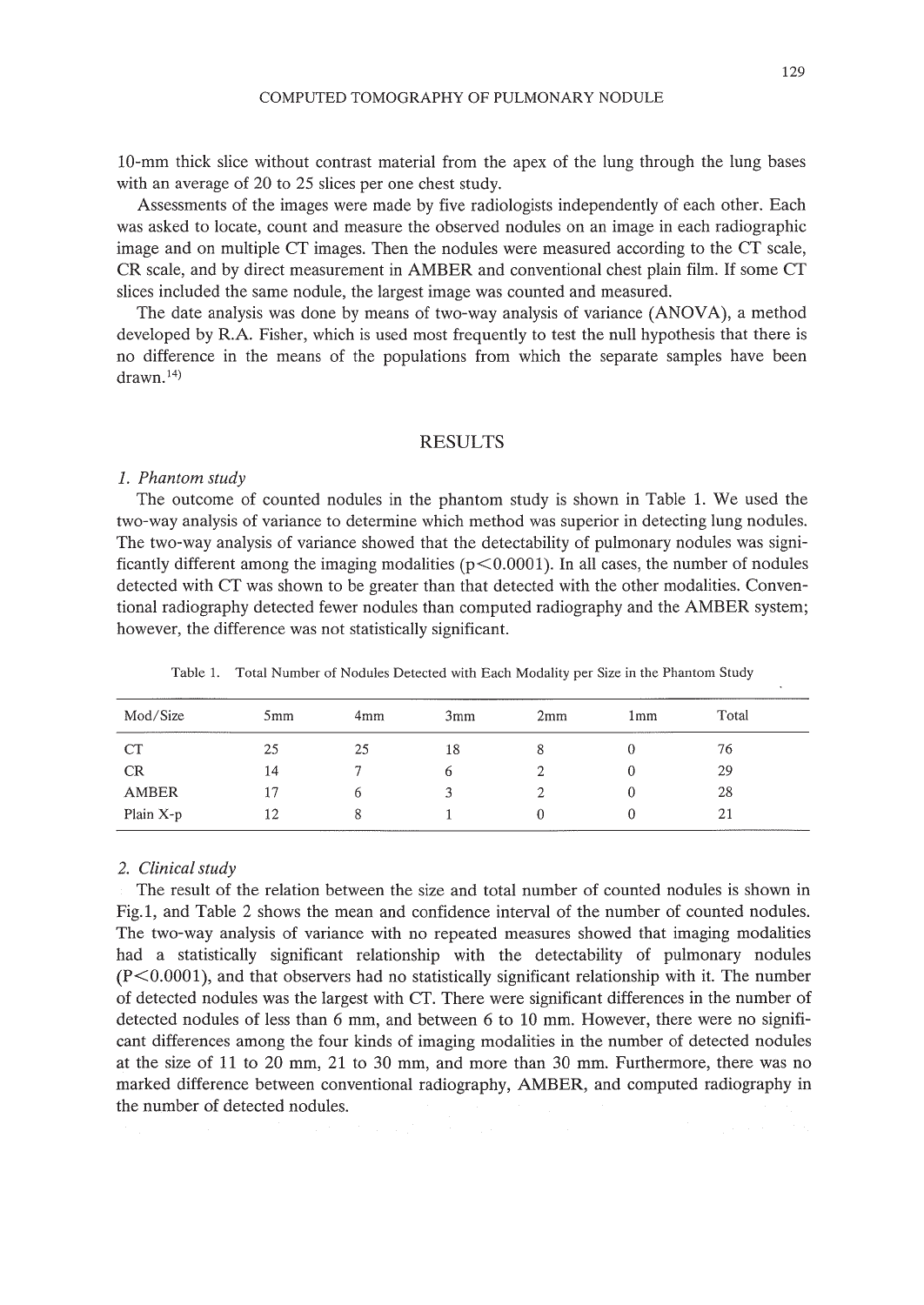

Fig. 1. Relation between the size and total number of counted nodules for each imaging modality in the clinical study.

Table 2. Mean, Standard Error and Confidence Level of Counted Nodule Number

| Mean ± Standard Error | Confidence level (95%) |  |  |
|-----------------------|------------------------|--|--|
| $989.2 + 89.9$        | $851.2 - 1127.2$       |  |  |
| $416.2 + 51.9$        | $278.2 - 554.2$        |  |  |
| $453.6 \pm 40.3$      | $315.6 - 591.6$        |  |  |
| $419.2 \pm 33.8$      | $281.2 - 557.2$        |  |  |
|                       |                        |  |  |

# DISCUSSION

The Superior sensitivity of CT in the detection of metastatic pulmonary nodules was documented soon after cr's introduction. In addition to its advantageous cross-sectional display of anatomy and high contrast, spatial resolution of CT allows detection of pulmonary nodules as small as 2 mm in diameter. In a pathologic study by Crow et al.,<sup>11</sup> 59% of metastatic lesions measured 5 mm or less, a size rarely detected with standard radiography. Conventional screenfilm systems provide excellent spatial resolution and specificity; however, the requirement of wide latitude can not be met without sacrifice of contrast. In addition, conventional chest radiography is limited by scatter radiation, particularly in the mediastinum and heart. The experience of Muhm and associates at the Mayo Clinic,<sup>15)</sup> indicates that CT can, in fact, detect more nodules than either chest radiography or conventional whole lung tomography. This is primarily because the normal superimposition of bony or vascular structures inherent in conventional film examinations is avoided entirely with CT scanning. The orientation of the CT scans is particularly well suited for the demonstration of lesions peripherally located within the lungs, those in the costophrenic angles, retrosternal or retrocardiac regions, and high in the apices. Recent development of medical electronics has made it possible to realize dedicated plain radiography sys-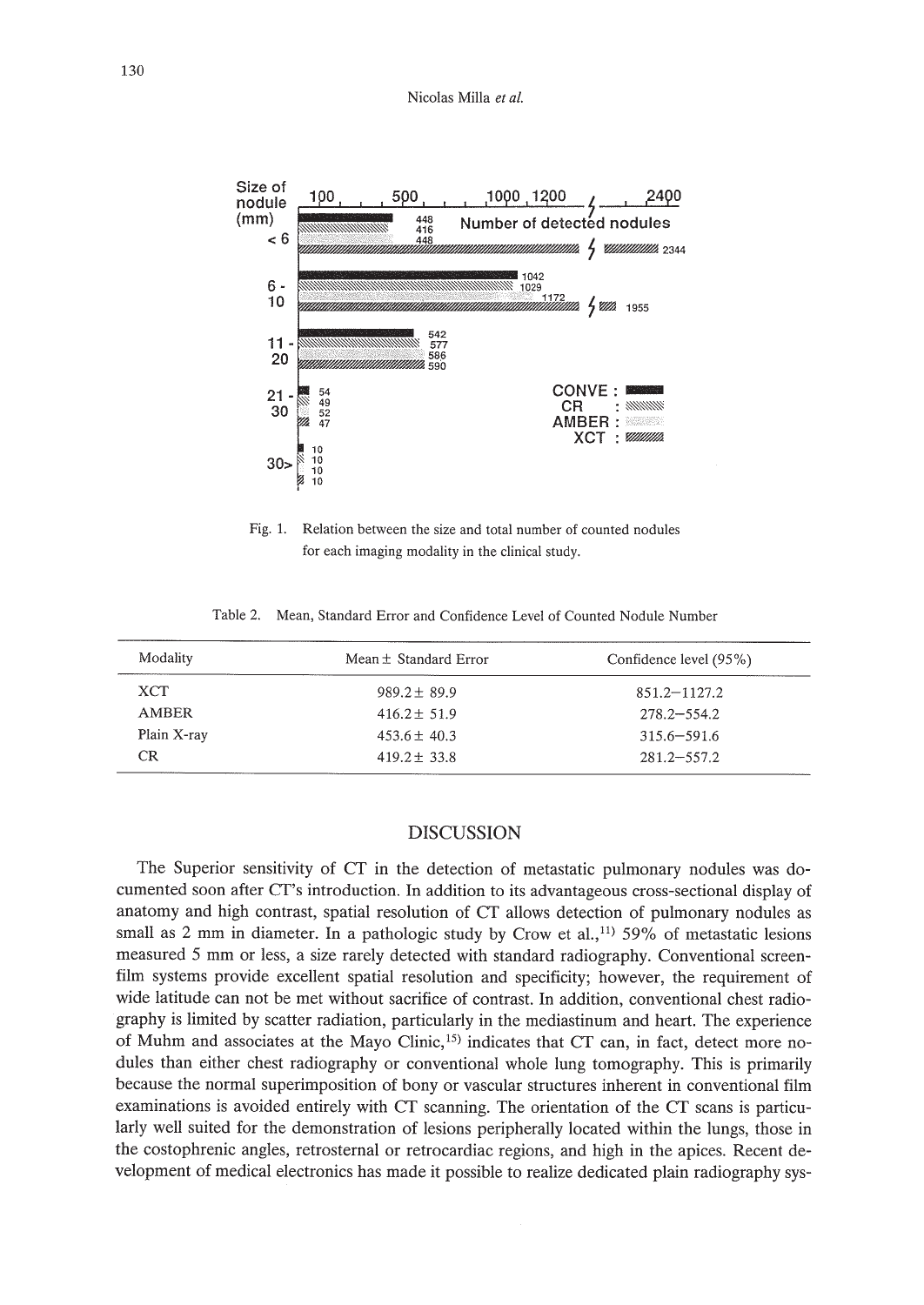tems such as CR and AMBER system. These modalities improve the detectability of nodules as compared with conventional radiography with screen-film system.<sup>6,9)</sup> However, they are less sensitive in detecting a small pulmonary nodule than CT as shown in this study. The main reason why more and smaller nodules can be detected by CT than other modalities is that CT has higher contrast resolution and the transverse orientation of the CT image eliminates the confusing shadows caused by superimposed cardiovascular and bony structures. Our clinical study shows that there are no significant differences in the number of detected nodules by conventional radiography, computed radiography and AMBER. This can be explained by the fact that most of the pulmonary nodules were located over the lung compared with few nodules over the mediastinum and diaphragmatic areas, where the ability of computed radiography and AMBER to detect nodules is greatly improved compared with conventional radiography.16)

We have been able at the same time to confirm the importance of CT in the management of patients with pulmonary nodules by using a reference phantom system. In the phantom study there was no significant difference in the number of nodules detected by conventional radiography, computed radiography and AMBER, because of a situation similar to that in the clinical study: most of the pulmonary nodules were also positioned over the lung, where the ability to detect nodules by computed radiography and AMBER is only slightly improved compared with conventional radiography. 16)

In this study, it is clear that CT is a highly sensitive method for detecting more and smaller pulmonary nodules than the other modalities. The ability of CT to visualize small pulmonary nodules may make it a possible substitute for chest radiography as the primary screening method, including mass screening, in evaluating patients for early pulmonary malignancy. However, reduction of radiation dose in CT examination is needed for it to be used in mass screening. This may be possible by using the CT spiral method<sup>17</sup> in which 20 slides are obtained in 24 seconds in only one held-breath exposure. Since the highest permissible milliampere-second setting for a spiral scan is currently less than that used for standard CT, the radiation dose to the patient is currently less for spiral CT. Further investigation is needed to realize CT as a screening system. 18)

# ACKNOWLEDGMENTS

The authors are grateful and appreciate the help of the radio-technicians of the Department of Radiology at the Nagoya University Hospital for their technical assistance; to the radiology staff and radiology residents at the Nagoya University Hospital for their participation in the observer study; to Sadayuki Sakuma, MD, for his support and advice at the beginning of this project. We also thank Mrs. Sobajima for her secretarial assistance.

### REFERENCES

- 1) Steele, J.D.: The solitary pulmonary nodule: Report of a cooperative study of resected asymptomatic solitary pulmonary nodules in males. J. *Thorac. Cardiovasc. Surg.,* 46, 21-39 (1963).
- 2) Toomes, H., Delphendahl, A., Milne, H.G., Manke, H.G. and Vogt-Moykopf, 1.: The coin lesion of the lung: A review of 955 resected coin lesions. *Cancer,* 51, 534-537, (1983).
- 3) Godwin, J.D.: The solitary pulmonary nodule. *Radio. Clini. North Am.,* 21, 709-719 (1983).
- 4) Niklason, L.T., Hickey, N.M., Chakraborty, P., Sabbagh, E.A., Yester, M.V., Fraser, R.G. and Barnes, G.T.: Simulated pulmonary nodules: Detection with dual-energy digital versus conventional radiography. *Radiology,* 160, 589-593 (1986).
- 5) Sonoda, M., Takano, M., Miyahara, J., Katoh, H.: Computed radiography utilizing scanning laser stimulated luminescence. *Radiology,* 148,833-838 (1983).